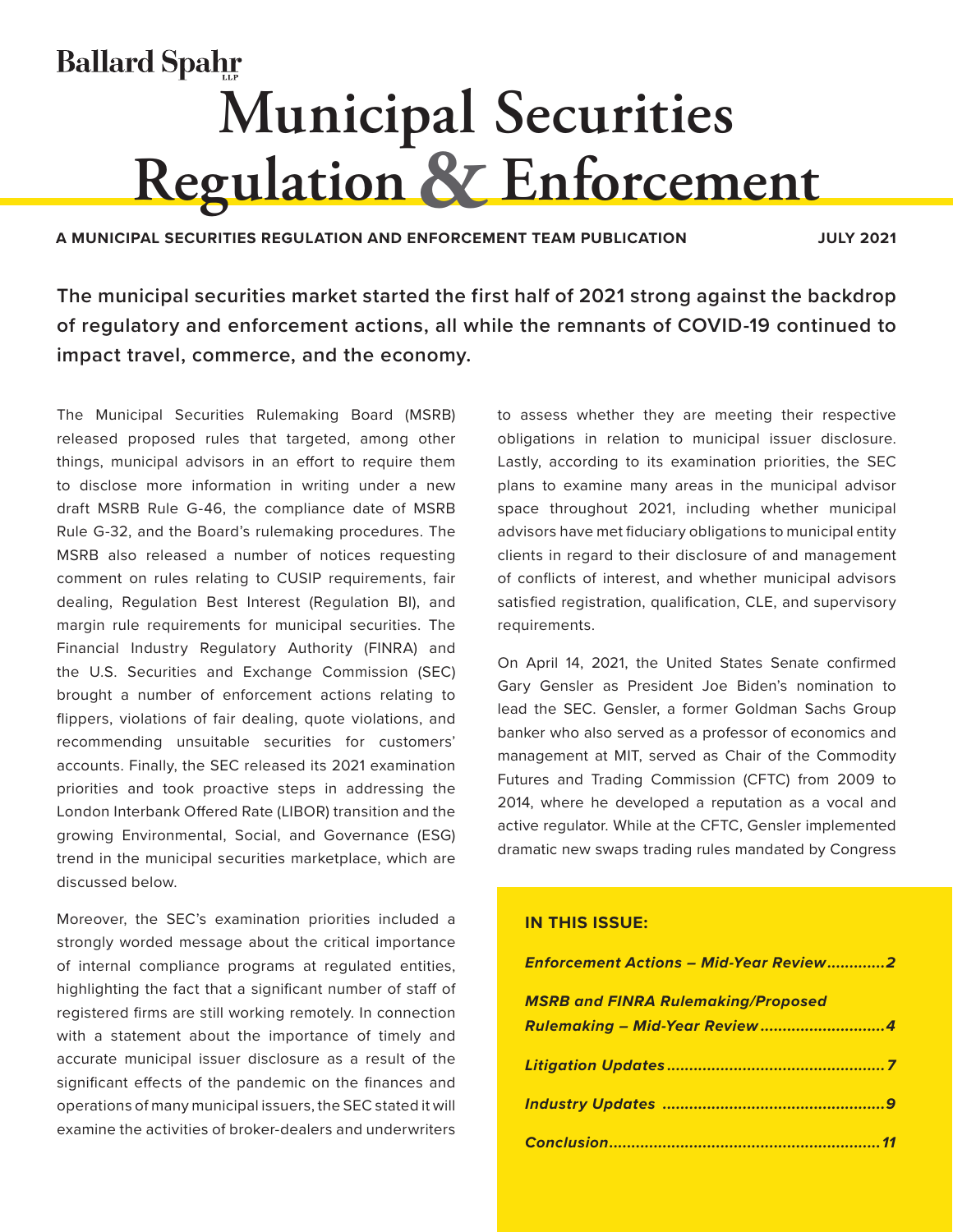<span id="page-1-0"></span>following the 2007-2009 financial crisis. He also oversaw the prosecution of investment banks for rigging LIBOR, the benchmark for trillions of dollars in lending worldwide. Gensler's top enforcement deputy, Alex Oh, resigned her position as the SEC's Director of Enforcement days after she accepted the position. On June 29, 2021, Gurbir S. Grewal, who is currently serving as New Jersey Attorney General of the State of New Jersey, was appointed as the SEC's Director of Enforcement, effective July 26, 2021.

President Biden—like Gensler and other leaders, federal agencies, and self-regulatory organizations (SROs) announced proactive steps to address climate change and ESG-related matters.

We summarize enforcement actions, MSRB rulemaking actions, and other municipal securities regulatory and enforcement developments for the first half of 2021 below. You can read our 2020 year-end municipal securities regulatory and enforcement newsletter [here.](https://www.ballardspahr.com/-/media/Main/Newsletters/Municipal-Market-Enforcement---01-27-21.pdf?rev=906138a1a32b41ae88d41caf4c71567d)

#### **Enforcement Actions – Mid-Year Review**

## *FINRA Fines Broker for Violating Firm's Trading Procedures*

On February 18, 2021, a FINRA Hearing Panel (Hearing Panel) issued a [decision](https://www.finra.org/sites/default/files/2021-03/OHO_Mantei_2015045257501_021721.pdf) against a broker-dealer for allegedly violating his firm's prearranged trading prohibition and circumventing its cross trade procedures by directing prearranged trades with intermediaries in order to facilitate and disguise cross trades. FINRA alleged that the broker sold two customers' positions in structured certificates of deposit (SCDs) and another customer's position in a municipal bond, without selling directly from one customer to another in compliance with his firm's cross trade procedures. Additionally, FINRA alleged that the broker did not sell the instruments to the market in bona fide transactions, and instead planned to sell them to the firm's other customers without it appearing as a cross trade. In its decision, the Hearing Panel found that the broker violated MSRB Rule G-17 on fair dealing in connection with the municipal bond trades. MSRB Rule G-17 provided that "[i]n the conduct of its municipal securities or municipal advisory activities, each broker, dealer, and municipal securities dealer shall deal fairly with all persons and shall not engage in any

deceptive, dishonest, or unfair practices." The Hearing Panel suspended the broker for 30 business days and fined him \$30,000 plus court costs as a result of the misconduct.

# *SEC Charges Two Former Auditors for Improper Professional Conduct During Audit of Nonprofit College*

On February 23, 2021, the SEC suspended two former auditors from practicing before the SEC in connection with settled charges against the two for improper professional conduct during the audit of a now defunct, nonprofit college. According to the SEC's orders, the two individuals approved and authorized the issuance of an unmodified audit opinion on the college's fiscal year-end financial statements, despite not having completed critical audit steps under Generally Accepted Auditing Standards (GAAS). Specifically, the SEC's orders found that the two individuals violated GAAS by, among other things, "failing to obtain sufficient appropriate audit evidence, properly prepare audit documentations, properly examine journal entries, adequately assess audit risk, and exercise due professional care and professional skepticism." This case is important for the municipal market, because municipal market participants must be able to rely on the integrity of auditors to perform proper audit procedures. Without admitting or denying the charges, the two individuals agreed to be suspended from appearing or practicing before the SEC as an accountant, and are permitted to apply for reinstatement after three years and one-year suspensions, respectively. Both orders can be found in their entirety [here](https://www.sec.gov/litigation/admin/2021/34-91185.pdf) and [here](https://www.sec.gov/litigation/admin/2021/34-91186.pdf).

#### *FINRA Fines Firm for Multiple Muni Violations*

On March 10, 2021, a New York-based dealer agreed to pay \$80,000 to FINRA—\$25,000 of which relate to MSRB Rule violations—after failing to buy and sell municipal bonds at a fair and reasonable price for its customers in violation of Municipal Securities Rulemaking Board (MSRB) Rule G-30 on prices and commissions and Rule G-17 on fair dealing. FINRA also found that the brokerdealer violated MSRB Rule G-18 on best execution for failing to conduct reasonably designed annual reviews of its policies and procedures intended to result in the best available market prices for carrying out its customers'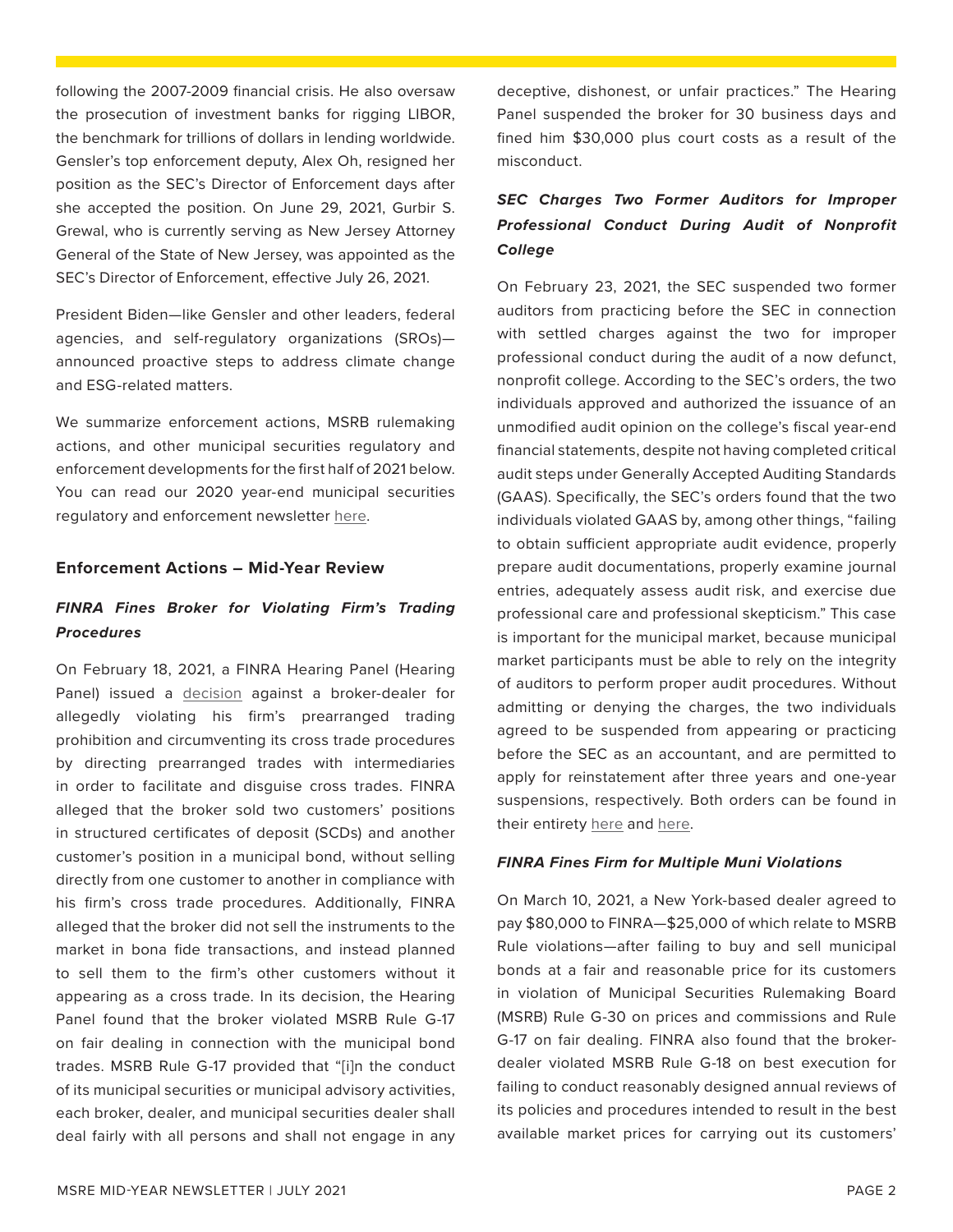transactions to assess whether its procedures were reasonably designed to achieve best execution. As a result of the Rule G-18 violation, the broker-dealer also violated Rule G-27 on supervision by not establishing and maintaining written supervisory procedures. The broker-dealer neither admitted nor denied the findings. In addition to paying the \$25,000 fine for the MSRB Rule violations, the broker-dealer was censured, fined an additional \$55,000 for violating various FINRA rules, and was ordered to pay \$43,921.89 in restitution to affected customers. FINRA's order can be found [here.](https://www.finra.org/sites/default/files/fda_documents/2017054188601%20Aegis%20Capital%20Corp.%20CRD%2015007%20AWC%20jlg%20%282021-1618100403356%29.pdf)

#### *SEC Will Bar Two Unregistered Brokers for 'Flipping'*

On March 12, 2021, the SEC instituted proceedings against an individual accused of operating as an unregistered broker as part of a flipping scheme the SEC charged in 2018. The SEC's full order can be found [here](https://www.sec.gov/litigation/admin/2021/34-91310.pdf). The individual was acting in concert with his wife, who committed fraud by providing false zip codes in order to get priority retail allocations of newly issued bonds. On February 12, 2021, they both were permanently barred from committing future violations of Section 15(a) of the Securities Exchange Act of 1934 (the Securities Exchange Act). According to the SEC's original complaint, the two individuals were alleged to have participated in thousands of transactions on behalf of a broker-dealer and improperly "flipped" bonds at a profit. "Flipping" is when a broker-dealer improperly obtains bonds intended for retail customers (i.e. during a retail order) in order to sell them at prearranged prices to other broker-dealers, who subsequently "flip" them to other broker-dealers at a profit. This action comes on the heels of multiple flipping actions against individual broker-dealers during the second half of 2020. A summary of those actions can be found in our 2020 Year-End Newsletter, found [here](https://www.ballardspahr.com/-/media/Main/Newsletters/Municipal-Market-Enforcement---01-27-21.pdf?rev=906138a1a32b41ae88d41caf4c71567d).

# *Retired Broker Settles FINRA Charges for Making Unsuitable Recommendations of Securities*

On March 25, 2021, FINRA settled charges with a former broker-dealer accused of making unsuitable recommendations to a customer in violation of MSRB Rule G-19. FINRA alleged that from February 2014 to August 2015, the former broker-dealer advised the customer to fill its account with risky investments in contradiction to the customer's conservative investment profile. At the time, the customer was a retired senior over 100 years old who served as a trustee for two conservative trust accounts. Despite the customer's conservative investment profile and the relatively volatile municipal bond market at the time, the customer's account consisted overwhelmingly of risky high-yield municipal bonds. The former brokerdealer, without admitting or denying the findings, consented to a three-month suspension from associating with any FINRA member firm in all capacities and a \$5,000 fine. FINRA's full order can be found [here.](https://www.finra.org/sites/default/files/fda_documents/2017054432701%20Jeffrey%20Fladell%20CRD%20209278%20AWC%20jlg%20%282021-1619396404147%29.pdf)

### *FINRA Quote Violation Action Could Foreshadow More Ahead*

On April 13, 2021, FINRA settled charges with a brokerdealer firm for violating MSRB Rule G-13 on quotations relating to municipal securities, MSRB Rule G-17 on fair dealing, and MSRB Rule G-27 on failing to reasonably supervise its municipal securities activities to ensure compliance with MSRB rules. According to the order, FINRA found that the broker-dealer firm engaged in a pattern and practice of distributing or publishing unsupported "throw-away" bids in multiple illiquid municipal securities that were not based on the firm's best judgment of the fair market value (FMV) of the securities. MSRB Rule G-13 prohibits dealers from distributing or publishing any municipal securities quotation unless the price stated in the quotation is based on the dealer's best judgment of the securities' FMV. On April 15, 2021, The Bond Buyer reported that FINRA did not find a case in its database in which it charged a firm for violating MSRB Rule G-13. Moreover, the Bond Buyer reported that FINRA's predecessor, the National Association of Securities Dealers (NASD), found only one matter dating back to 2003 in which NASD settled with a dealer representative after NASD found the dealer representative sold bonds at a set price without consulting the value of comparable bonds. Additionally, MSRB Rule G-17 states that municipal securities dealers "shall deal fairly with all persons and shall not engage in any deceptive, dishonest, or unfair practice."

FINRA also found that from October 2016 to October 2019, the broker-dealer firm had no written supervisory procedures that referenced MSRB Rule G-13, nor did it conduct any supervisory reviews designed to ensure compliance with MSRB Rule G-13. The lack of supervision created an environment "that allowed firm traders to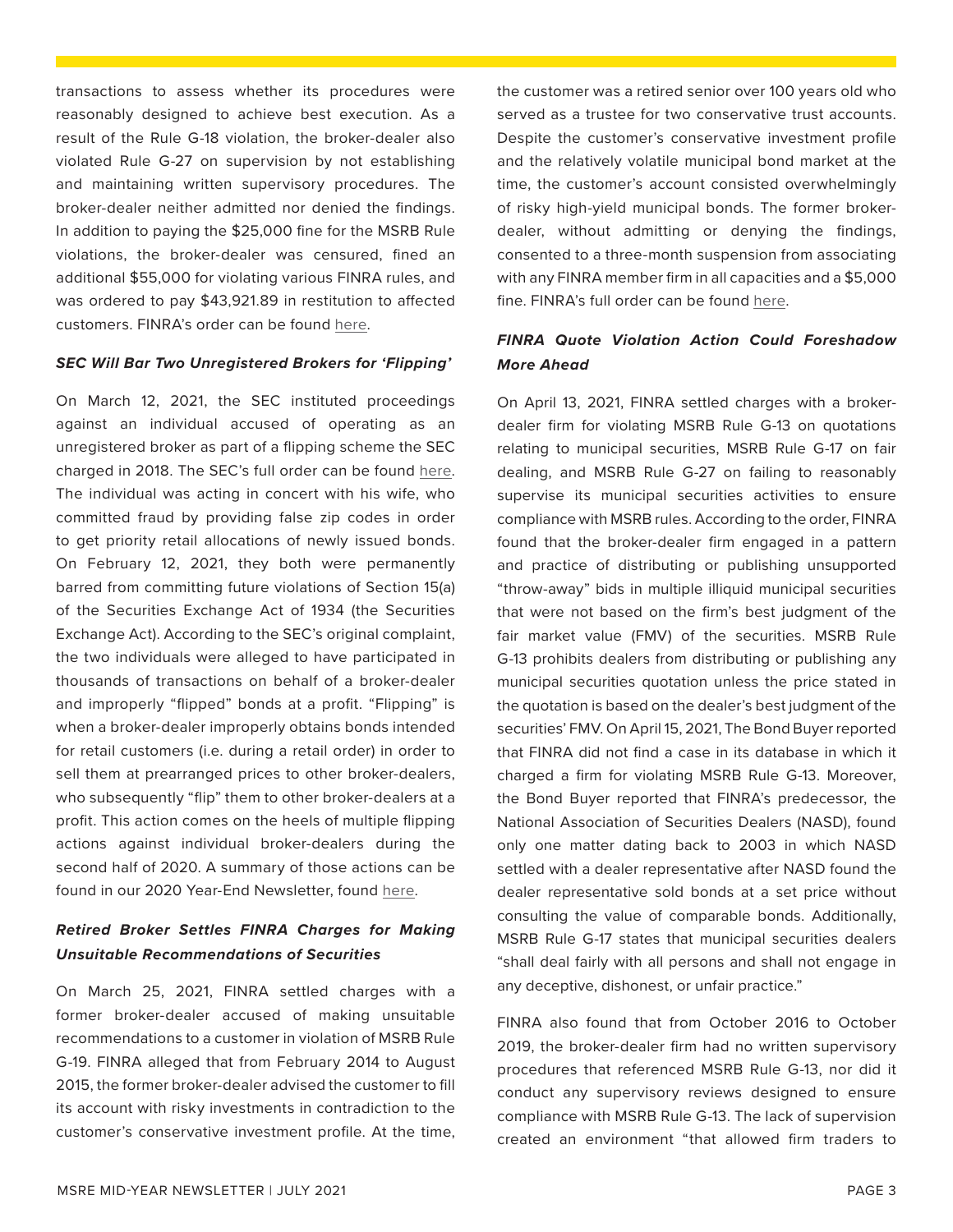<span id="page-3-0"></span>engage in a pattern and practice of distributing and publishing throw-away bids in multiple illiquid municipal securities" in violation of MSRB Rule G-27. FINRA's full order can be found [here.](https://www.finra.org/sites/default/files/fda_documents/2016052118001%20NatAlliance%20Securities%2C%20LLC%20CRD%2039455%20AWC%20sl%20%282021-1621037998800%29.pdf)

### *FINRA Fines Former Broker-Dealer for Violating Firm Policies on Discretionary Trading*

On April 26, 2021, FINRA settled charges with a former broker-dealer who was alleged to have unfairly dealt with customers in violation of MSRB Rule G-17. According to the FINRA settlement order, the broker-dealer was terminated from his firm after exercising discretion in seven customer accounts despite the fact that the firm no longer permitted such discretionary trading. Exercising discretion in a customer's account after one's member firm has withdrawn such discretion is a violation of MSRB Rule G-17. The former-broker dealer, without admitting or denying the findings, consented to a 30-day calendar suspension from associating with any FINRA member in all capacities and a \$5,000 fine (\$1,000 of which pertains to the violation of MSRB Rule G-17). A full copy of FINRA's order can be found [here.](https://www.finra.org/sites/default/files/fda_documents/2019062788601%20Constantinos%20Maniatis%20CRD%204253356%20AWC%20va%20%282021-1622161203529%29.pdf)

## *FINRA-Registered Firm Fined for Violation of MSRB Rules*

On June 14, 2021, FINRA settled charges with an investment bank, brokerage, and advisory firm on charges it violated numerous MSRB rules governing information reporting, recordkeeping, and supervision. FINRA found that the firm failed to "submit accurate minimum denominations and maximum interest rates to the MSRB's Short-Term Obligation Rate Transparency (SHORT) System, required by MSRB Rule G-34." Additionally, FINRA found that the firm failed to record in its books and records, the accurate maximum rates applicable at the time of certain interest rate resets as required by MSRB Rule G-8, and failed to establish and maintain a supervisory system, including a written supervisory system, reasonably designed to ensure compliance with the reporting requirements of MSRB Rule G-34, as required under MSRB Rule G-27. FINRA found that these violations occurred over a period of seven years, from April 2011 through May 4, 2018. Without admitting or denying the findings, the firm agreed to pay a \$35,000 fine and to contact FINRA within thirty days to notify them that their supervisory system has been modified to comply with the MSRB rules. A full copy of FINRA's order can be found [here.](https://www.finra.org/sites/default/files/fda_documents/2018057742101%20Samuel%20A%20Ramirez%20%26%20Co.%2C%20Inc.%20CRD%206963%20AWC%20va.pdf)

## *FINRA Censures and Fines Large Member Firm for Supervisory Failure*

On June 15, 2021, FINRA settled charges with a global investment bank and financial services firm for failing to establish and maintain a proper supervisory system. According to FINRA's findings, from June 2017 to February 2019, the firm failed to establish and maintain a supervisory system, including written supervisory procedures, reasonably designed to monitor its employees' outside brokerage accounts, in violation of FINRA Rules 3110(a), 3110(b), 3110(d), and 2010. Specifically, a FINRA examination of the firm alleged that the firm failed to maintain a system reasonably designed to ensure that employees uploaded their monthly account statements on a timely basis and, further, even when the statements were uploaded, that the firm's internal compliance teams had frequently failed to review them. The firm agreed to a censure and to pay a \$350,000 fine. A full copy of FINRA's order can be found [here.](https://www.finra.org/sites/default/files/fda_documents/2019064316401%20Citigroup%20Global%20Markets%20Inc.%20CRD%207059%20AWC%20sl.pdf)

# **MSRB and FINRA Rulemaking/Proposed Rulemaking – Mid-Year Review**

# *MSRB Retires Interpretive Guidance for Dealers and Municipal Advisors*

On February 11, 2021, the MSRB published a [notice](https://www.msrb.org/~/media/Files/Regulatory-Notices/Announcements/2021-02.ashx??n=1) informing the municipal market that it will be retiring 15 pieces of guidance from the MSRB rulebook, as a part of its retrospective rule review (the Retrospective Rule Review). The MSRB stated that, in light of subsequent developments to the rules, "the MSRB believes that it would improve understanding of the rules and better facilitate compliance if interpretive guidance that is dated and no longer achieves its intended purposes is either clarified, amended, or retired." The guidance being retired dates from ten years old to nearly 45 years old. Among the guidance being retired is: (i) MSRB Rule G-23 guidance, dated July 30, 1981, regarding blanket issuer consents for a dealer to act as dealer and financial advisor with respect to the same issuance of municipal securities; (ii) MSRB Rule G-17 guidance, dated December 22, 1987, regarding the priority of orders for new issue securities;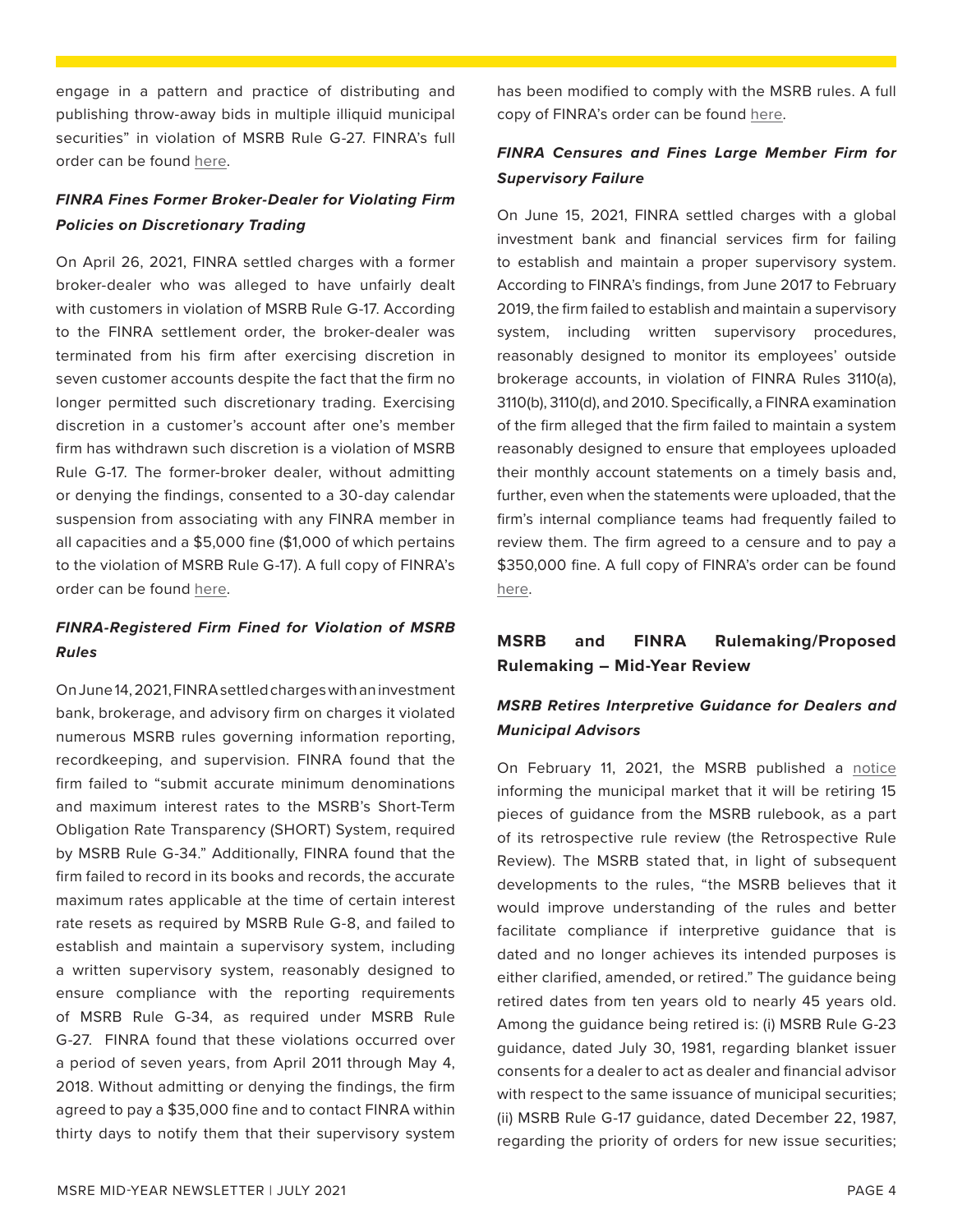and (iii) MSRB Rule G-14 guidance, dated December 10, 2004, regarding "list offering price" and the threehour exception for real-time transaction reporting. The guidance was retired from the rulebook effective May 10, 2021.

# *MSRB Proposed Rule Change to Extend the Compliance Date of Amended Form G-32*

On February 17, 2021, the MSRB [filed](https://www.msrb.org/-/media/Files/SEC-Filings/2021/MSRB-2021-01.ashx) a proposed rule change with the SEC to extend the March 31, 2021 compliance date of previously approved amendments to Form G-32 until August 2, 2021 in order to provide brokers, dealers, and municipal securities dealers additional time to "operationalize" compliance with the rule. The Rule G-32 amendments included amendments to Form G-32, which is applicable to dealers acting as underwriters in primary offerings of municipal securities designed to collect and report data elements through EMMA. According to the [SEC approval order,](https://www.sec.gov/rules/sro/msrb/2021/34-91175.pdf) "[a]mended Form G-32 is designed to ensure the MSRB receives information from underwriters to facilitate the MSRB's collection of market information to promote greater regulatory transparency in the municipal securities market." As COVID-19-related exemptions begin to expire, our Municipal Securities Regulation and Enforcement group is monitoring the timing of the proposed rule change and how it will affect the post-pandemic municipal securities market.

# *MSRB Abandons Plan to Abolish Municipal Advisor CUSIP Requirement*

On February 27, 2019, the MSRB published a [notice](http://www.cecouncil.com/media/266572/msrb-2019-08.pdf) requesting comment on MSRB Rule G-34 Obligation of Municipal Advisors to Apply for CUSIP Numbers When Advising on Competitive Sales (the CUSIP Requirement). The CUSIP Requirement was approved by the SEC in 2017. Prior to the effective date of the 2017 MSRB Rule G-34 amendments, brokers, dealers, and municipal securities dealers acting as underwriters or as financial advisors to an issuer in a competitive sale of new issue municipal securities were subject to the CUSIP Requirement, but non-dealer municipal advisors were not. In July 2019, the MSRB decided to abandon the CUSIP Requirement that all municipal advisors, whether dealers or non-dealers, have to apply for a CUSIP number in competitive sales. Nearly a year later, the MSRB has again backtracked and

has decided not to eliminate the CUSIP Requirement. At the MSRB's quarterly board meeting on April 21 and 22, 2021, Gail Marshall, MSRB chief regulatory officer, stated that the MSRB is "comfortable with the rule as it is written today," and "[t]o unring that bell would place a new burden on [municipal advisors]."

## *MSRB Temporarily Reduces Market Activity Fees by 40 Percent*

On March 1, 2021, the MSRB filed a proposed rule change with the SEC to reduce the rates of assessment by 40% for certain underwriting, transaction, and technology fees (collectively, market activity fees) under MSRB Rule A-13. The MSRB projects that the reduction in fees paid by dealers will result in nearly \$19 million in foregone revenue, which would effectively return this amount to firms who directly contributed to the MSRB's excess reserves position. The reduced assessments were effective as of April 1, 2021, and will last until September 30, 2022. A full text of the proposed rule change with the SEC can be found [here](https://www.sec.gov/rules/sro/msrb/2021/34-91247.pdf).

## *MSRB Seeks Comment on Application of Regulation BI to Bank Dealers*

Under the SEC's Regulation BI, which went into effect in June 2020, brokers are obligated to ensure a recommendation of securities is in a retail customer's best interest, and the broker has a duty of care and loyalty to the customer. On March 4, 2021, the MSRB published a [request for comment](https://www.msrb.org/~/media/Files/Regulatory-Notices/RFCs/2021-06.ashx??n=1) on MSRB Rule G-19, on suitability of recommendations and transactions, that would require bank dealers to comply with Regulation BI when making recommendations of securities transactions or investment strategies involving municipal securities to retail customers. Under MSRB Rule D-8, a "bank dealer" means "a municipal securities dealer which is a bank or a separately identifiable department or division of a bank as defined in rule G-1 of the Board." A number of securities and advocacy groups have already spoken out against the proposed rule change. For example, the American Bankers Association in its comment stated that compliance costs for smaller banks would be too high to comply with the rule, since most dealer banks do not engage in trades with retail customers nor typically in amounts less than \$100,000 par value. SIFMA also released a [statement](https://www.sifma.org/wp-content/uploads/2021/06/SIFMA-Letter-to-MSRB-on-Reg-BI-Implementation-v.4-final.pdf)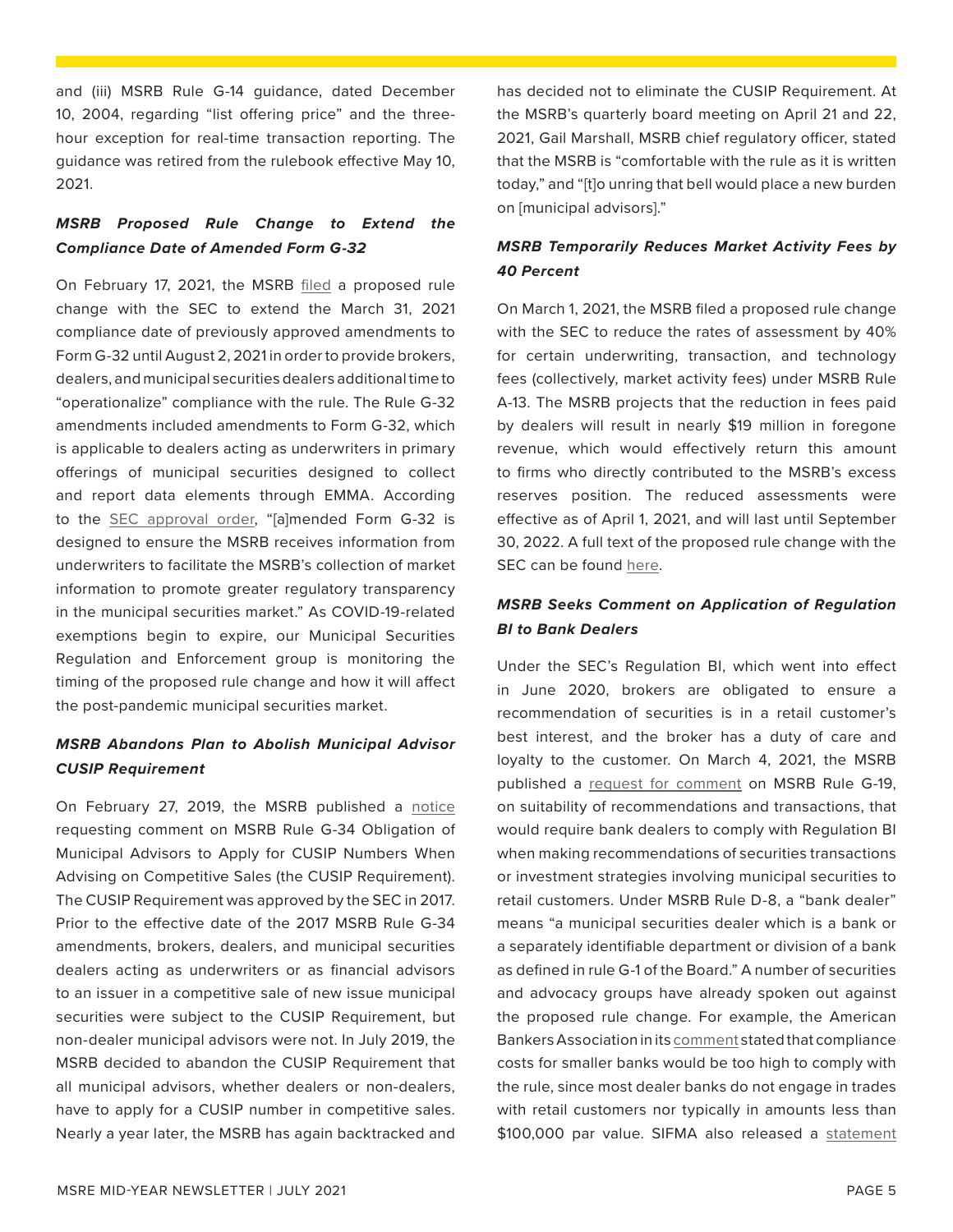asking for clarification on the proposed rule. Specifically, SIFMA argued that the harmonization of MSRB Rule G-19 and the SEC's Regulation BI could actually burden dealers by providing protections to institutional sophisticated municipal market professional (SMMP) customers who do not require them, which would be overly costly and unduly burdensome. The comment period on the draft rule ended on June 2, 2021.

# *FINRA Requests Comment on Proposed Amendments to the Margin Rule Regarding When Issued and Other Extended Settlements Transactions*

On March 15, 2021, FINRA published a [regulatory notice](https://www.finra.org/sites/default/files/2021-03/Regulatory-Notice-21-11.pdf) seeking a request for comment on proposed amendments to Rule 4210 (Margin Requirements) that would clarify and incorporate into the rule current interpretations regarding when issued and other extended settlement transactions, as well as provide relief to facilitate the application of the rule to these transactions. As related to municipal securities, FINRA stated in its release that "[municipal securities] present low risks relative to other non-equity offerings and proposes new exceptions to avoid disruptions in these markets." The proposed changes include an exception from the margin rule (and associated capital charges) when issued transactions in cash accounts in any municipal security scheduled to be issued by the 42nd calendar day after the trade date.

On May 14, 2021, the Bond Dealers of America (BDA) submitted a [comment](https://d31hzlhk6di2h5.cloudfront.net/20210514/06/10/ac/96/922dfb7512d0c7d7fc3ed3e7/4210_Ltr_May2021_final.pdf) arguing that Rule 4210 "disadvantages regional and mid-size firms relative to bulge brackets because most mid-size firms do not have margin agreements in place, making collecting margins practically impossible." That same day, SIFMA also issued a comment on the rule, arguing in its [comment](https://www.sifma.org/wp-content/uploads/2021/05/SIFMA-Response-to-FINRA-RN-21-11.pdf) that "requiring the collection of margin or, in certain cases, imposing a net capital charge in lieu of collecting such margin, could result in unnecessary additional costs to issuers." Moreover, SIFMA noted that, pursuant to FINRA rule 0150(b), FINRA's rule are "not intended to be, and shall not be constructed as, rules concerning transactions in municipal securities." Comments on the proposed amendment closed on May 14, 2021.

# *MSRB Requests Comment on Fair Dealing Solicitor Municipal Advisor Obligations and New Draft Rule G-46*

On March 17, 2021, the MSRB published a [notice](http://www.cecouncil.com/media/266813/msrb-regulatory-notice-21-07.pdf) requesting comment on new draft Rule G-46 that would codify interpretive guidance [previously issued](https://msrb.org/~/media/Files/Regulatory-Notices/Announcements/2017-08.ashx) in May 2017 (the May 2017 Guidance). The May 2017 Guidance related to the obligations of "solicitor municipal advisors" under MSRB Rule G-17, on conduct of municipal securities and municipal advisory activities (the G-17 Excerpt for Solicitor Municipal Advisors) and was originally included in a larger notice regarding the application of MSRB rules to solicitor municipal advisors. The new draft rule G-46 would do three things: (1) codify key substantive requirements of the G-17 Excerpt for Solicitor Municipal Advisors; (2) remove certain obligations that, in retrospect, the MSRB believes may impose more burdens then benefits; and (3) incorporate certain additional changes that would better align the standards applicable to solicitor municipal advisors with those applicable to other regulated entities.

In comments submitted to the MSRB, many industry groups have raised questions about the explicit standard of conduct that actually applies to municipal securities advisors. SIFMA argued that the new rule as drafted could cause confusion and lack of awareness by solicitor municipal advisors because "the MSRB mentions the standard of conduct in the role and compensation disclosures and there is no mention that a fiduciary duty is not owed to solicitor municipal advisor clients and solicited entities." You can read SIFMA's entire comment on the draft rule [here](https://www.sifma.org/wp-content/uploads/2021/06/MSRB-Notice-2021-07-Request-for-Comment-on-Fair-Dealing-Solicitor-Municipal-Advisor-Obligations-and-New-Draft-Rule-G-46.pdf).

## *MSRB Request for Comment on Amendments to Rule G-10 Notification Requirements for Dealers*

On May 14, 2021, the MSRB [filed](https://msrb.org/Rules-and-Interpretations/MSRB-Rules/General/~/media/DB498D23090B4677800BA1C7B1D3AAAD.ashx) a request for comment on a draft amendment to MSRB Rule G-10, on investor and municipal advisory client education and protection, to clarify and better align the requirements for brokers, dealers, and municipal securities dealers to provide annual notifications to those customers who would be best served by receipt of the annual notifications. In 2017, the MSRB amended Rule G-10 in order to modernize and extend the rule's application to municipal advisors. Currently, Rule G-10 requires dealers and municipal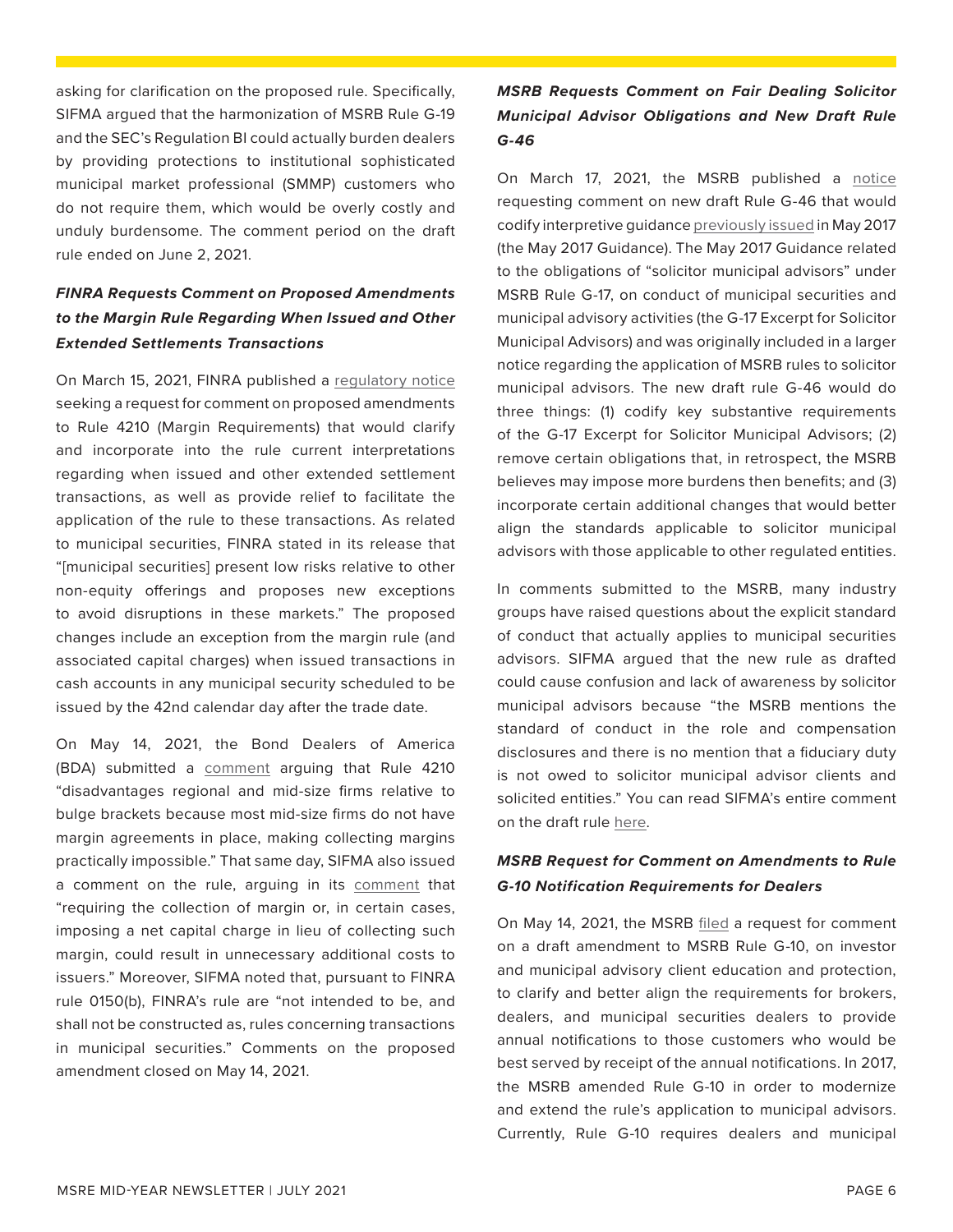by December 31 each year. According to the request for comment, feedback from market participants has indicated that the current Rule G-10 would benefit from more clarity as to which customers should receive the annual notifications. During the 2017 rulemaking process, the MSRB stated that the term "customers," consistent with MSRB Rule D-9, included institutional customers as well as customers who invest in municipal fund securities. In its [comment](https://d31hzlhk6di2h5.cloudfront.net/20210629/0f/cc/54/2a/f214c74d79fdc603c705efa8/Rule_G-10_Ltr6.29.21.pdf), the BDA supported the proposed rule change, because "the Rule as currently written requires disclosures specific to the MSRB and the municipal market to customers who have never and may never own or trade a municipal security" resulting in costly and unnecessary disclosures to customers who do not need the information. In its [comment,](https://www.sifma.org/wp-content/uploads/2021/06/SIFMA-Comment-on-MSRB-2021-08-on-G-10.pdf) SIFMA suggested that the notification language "once every calendar year" be restated as "at

<span id="page-6-0"></span>advisors to provide certain notifications to customers and municipal advisory clients, respectively, at least annually

least annually" or alternatively "at least once each year." SIFMA argued that the current rule creates confusion for broker-dealers. For example, the current MSRB Rule G-10 currently requires a disclosure to be sent to any to any customer for whom a municipal security was held by the broker-dealer during the calendar year. However, SIFMA argued that if annual disclosures were sent out in September, then certain customers who did not hold positions at that time would not have received the disclosure. The comment period ended on June 28, 2021.

## *MSRB Files Immediately Effective Rule Changes on Rulemaking Procedures*

On May 19, 2021, the MSRB [filed](https://msrb.org/~/media/Files/Regulatory-Notices/Announcements/2021-09.ashx??n=1) a notice of an immediately effective rule change with the SEC that makes certain changes to the MSRB's rulemaking procedures. MSRB Rule A-8 incorporates the requirements of Section 19 of the Securities Exchange Act and Rule 19b-4 thereunder, which describe the processes SROs must follow to file proposed rule changes with the SEC. The changes to Rule A-8 include removing the reference to "advisory opinions" in former Rule A-8(b), eliminating the potential for confusion about the meaning of the term without limiting the kinds of interpretive and other materials relating to rulemaking that the Board may issue. Additionally, section (c) of Rule A-8 was eliminated, which permitted the Board to approve minor changes to an MSRB form without a meeting.

#### **Litigation Updates**

# *Litigation Update – Harvey, Illinois Faces Renewed Scrutiny of 2014 SEC Consent Agreement*

On January 13, 2021, a federal judge ordered the City of Harvey, Illinois, to rehire a consultant and prove the status of management reforms the city agreed to in a [2014 consent judgment](https://www.bondbuyer.com/news/federal-judge-oks-harvey-settlement-with-sec) that settled charges the Chicago suburb fraudulently used bond proceeds. The SEC brought the city back into court in October 2020 and asked the city to fully implement recommendations laid out by an independent consultant aimed at bolstering the "city's weak and ineffective system of internal controls." A March 2019 report by an accounting firm concluded the "internal control environment within the City of Harvey is still unreliable and informal and most likely will remain so unless forced by external regulatory bodies or a renewed commitment by the new administration to remediate undocumented controls and policies and procedures as a top priority in 2019." The City of Harvey was already subject to an agreement with bondholders as part of an effort to restructure its debt. You can read more about that agreement and the City of Harvey's alleged violations in our 2020 Year-End Newsletter, found [here.](https://www.ballardspahr.com/-/media/Main/Newsletters/Municipal-Market-Enforcement---01-27-21.pdf?rev=906138a1a32b41ae88d41caf4c71567d) On January 13, 2021, the United States District Court for the Northern District of Illinois, Eastern Division found that the City of Harvey violated the 2014 consent judgment and granted the SEC's motion to enforce the consent judgment. The SEC's full litigation release can be found [here.](https://www.sec.gov/litigation/litreleases/2021/lr25009.htm)

#### *Litigation Update – SEC Wants SIFMA Case Dismissed*

The SEC argued that the Securities Industry and Financial Markets Association (SIFMA) failed to give evidence that another exemptive order for municipal advisors will be created and has no standing to challenge the Temporary [Conditional Exemption](https://www.sec.gov/rules/exorders/2020/34-89074.pdf) (the TCE) which expired at the end of 2020. The TCE allows non-dealer municipal advisors to solicit investors in certain private placements of municipal bonds. Although the TCE expired at the end of 2020, SIFMA argued that its lawsuit is not moot because the SEC could consider extending, reinstating, or revising the TCE. Dealer firms have argued the issue is important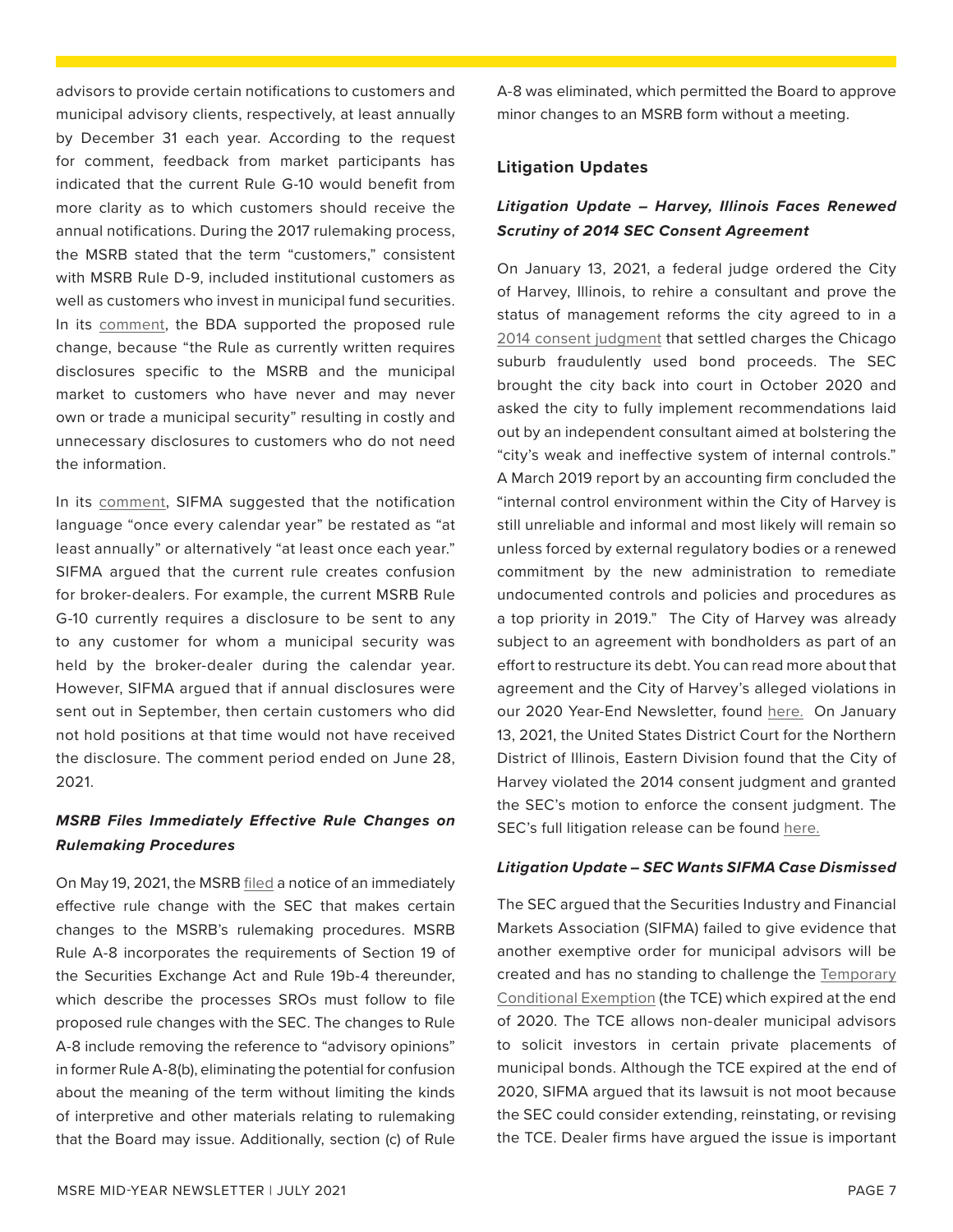because private placement activity is in their realm and that others wanting to engage in that business should properly register. You can read more about the TCE and the litigation between the SEC and SIFMA in our 2020 Year-End Newsletter, found [here.](https://www.ballardspahr.com/-/media/Main/Newsletters/Municipal-Market-Enforcement---01-27-21.pdf?rev=906138a1a32b41ae88d41caf4c71567d)

# *Litigation Update – SIFMA Files Amicus Brief in Flint Water Litigation*

In our 2020 Mid-Year Newsletter, we [discussed](https://www.ballardspahr.com/-/media/Main/Newsletters/Municipal-Market-Enforcement---01-27-21.pdf?rev=906138a1a32b41ae88d41caf4c71567d) the litigation surrounding the Flint water crisis. On March 10, 2021, SIFMA filed an amicus brief in support of the defendants—a group of underwriters of bonds originally sold in 2014 to finance new water pipeline—in which it argued that the underwriters are not and cannot be liable for the actions of bond issuers merely by underwriting municipal bonds. Specifically, SIFMA argued that an underwriter cannot conspire to violate the Constitution by underwriting and purchasing municipal bonds, which was a key part of the complaint against them. The matter remains ongoing, and we are monitoring the outcome of the litigation. A copy of SIFMA's amicus brief can be found [here.](https://www.sifma.org/wp-content/uploads/2021/03/Walters-v.-JP-Morgan-3.10.2021.pdf)

#### *Litigation Update – VRDO Litigation*

As described in our [2020 Mid-Year Newsletter](https://www.ballardspahr.com/-/media/files/municipal-market-enforcement---01-20.pdf?la=en&hash=D9398747D8CF6740DFEE3BD249F12318) and [2020](https://www.ballardspahr.com/-/media/Main/Newsletters/Municipal-Market-Enforcement---01-27-21.pdf?rev=906138a1a32b41ae88d41caf4c71567d) [Year-End Newsletter](https://www.ballardspahr.com/-/media/Main/Newsletters/Municipal-Market-Enforcement---01-27-21.pdf?rev=906138a1a32b41ae88d41caf4c71567d), lawsuits were filed in California, Illinois, Massachusetts, and New York (joined with suits filed by the cities of Philadelphia and Baltimore) alleging fraud by several investment banks acting as remarketing agents in the municipal variable rate demand obligation (VRDO) market.

In regard to the litigation in the State of New York, the court previously [encouraged the parties](https://iapps.courts.state.ny.us/fbem/DocumentDisplayServlet?documentId=24PHjG_PLUS_0XAYp8ioQy7e77Q==&system=prod) to resolve the matters through the Neutral Evaluation Program (the NEP), an alternative dispute resolution system that seeks to provide an informal assessment of cases through the issuance of non-binding opinions. To this date, the parties have not chosen to resolve the litigation through the NEP, and the case remains ongoing.

On April 27, 2021, a judge in the Circuit Court of Cook County, Illinois, County Department, Law Division, [denied](https://www.behnwyetzner.com/wp-content/uploads/2021/04/2021-04-27-Edelweiss-v.-JP-Morgan-stamped.pdf) the defendants' motion seeking to compel production of the Plaintiff's VRDO analyses. According to the Plaintiff in its filings, its principal developed a system of analyzing the VRDO rates, applied for and received a patent for the methodology, and applied the analysis to uncover the defendant's alleged misconduct. The case remains ongoing as of the denial of the defendants' Motion to Compel.

On May 11, 2021, the Massachusetts Supreme Judicial Court (the SJC) [affirmed](https://www.connkavanaugh.com/wp-content/uploads/2021/05/SJC-12973_Corrected_Opinion-2.pdf) the dismissal of a Massachusetts False Claims Act (MFCA) suit on the grounds that it was barred by the MFCA's public disclosure bar. In affirming the dismissal, the SJC held that plaintiff's claims satisfied each prong of the MFCA's public disclosure bar, and declined to adopt the plaintiff's narrow interpretation of the statute.

On March 9, 2021, the State of California filed its seventh Amended Complaint in the Superior Court of California, again requesting a jury trial. Similar to its previous complaints, the plaintiff alleged that the defendants collude in a "robo-setting" scheme, which resulted in the State of California paying artificially high interest rates on VRDOs and hundreds of millions of dollars in VRDOrelated overcharges. On June 1, 2021, a judge in the Superior Court for the State of California, San Francisco County, sustained the Defendant's demurrer without leave to amend, and on June 25, 2021, dismissed the action.

#### *Litigation Update – Municipal Financial Firm Litigation*

In February 2019, an independent specialty municipal finance company filed suit against a global investment manager, accusing it of trying to limit its access to capital and deals by threatening banks and broker-dealers with a loss of business. In April 2021 court filings, the plaintiff argued that previously un-submitted recordings by a global investment bank contradicted assertions made in the original defamation case, in which the Delaware Court of Chancery found that the plaintiff was subject to "threats and lies" to damage its business relationship. While the Delaware state court refused to rule on the plaintiff's antitrust claim, the plaintiff has since refiled it in the U.S. District Court for the Southern District of New York. The litigation in Delaware state court remains ongoing, with a trial set for March 2022.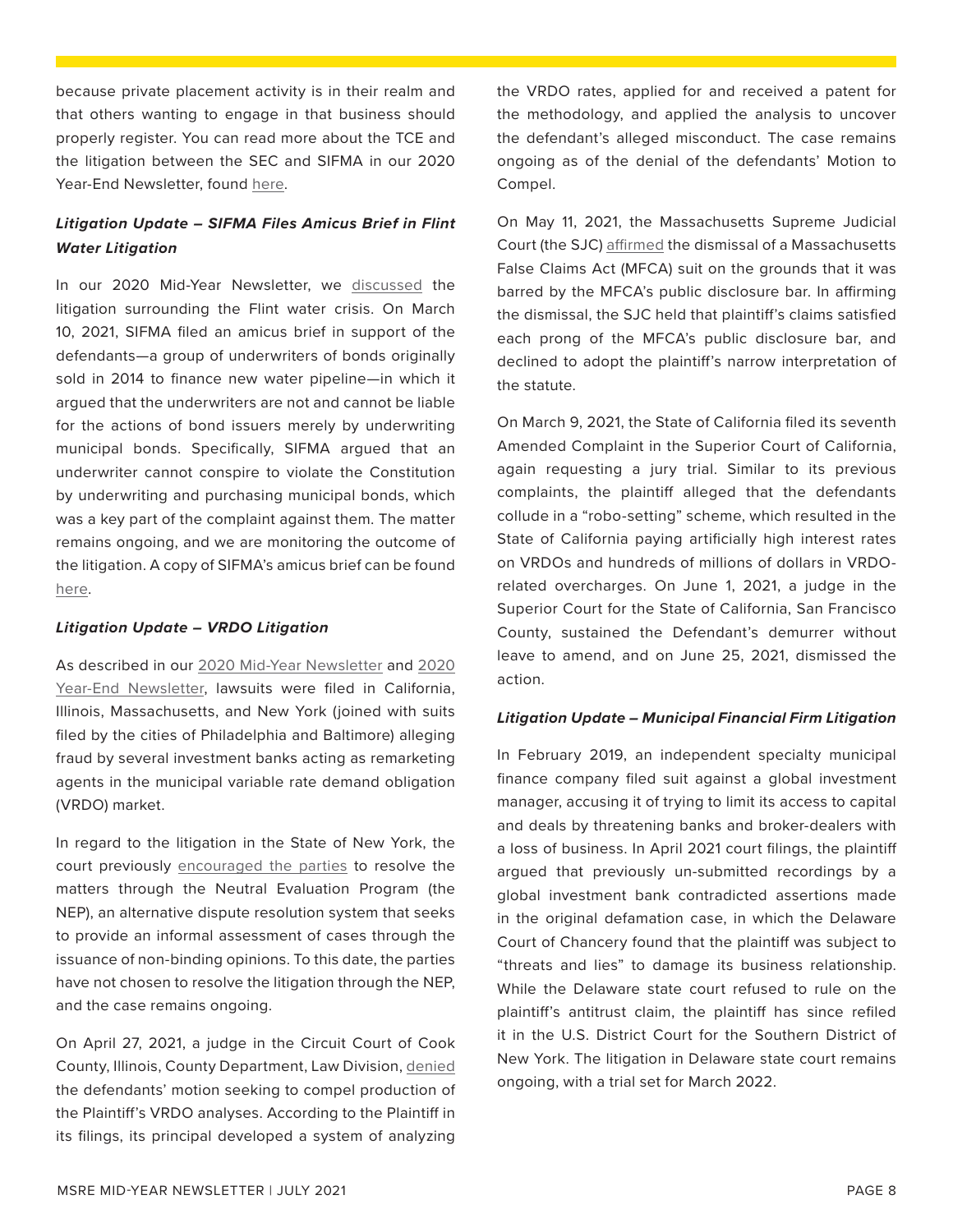#### <span id="page-8-0"></span>**Industry Updates**

#### *OMS Staff Statement on LIBOR Transition in the Municipal Securities Market*

On January 8, 2021, staff at the SEC's Office of Municipal Securities (OMS) issued a [statement](https://www.sec.gov/municipal/oms-staff-statement-libor-transition-municipal-securities-market) (the OMS Statement) focusing on the impact of the discontinuation of LIBOR on the municipal securities market. In light of the expected December 31, 2021 discontinuation of LIBOR, the OMS Statement urged municipal obligors to consider a number of factors, including: (i) identifying existing contracts that extend past 2021 to identify LIBOR exposure; (ii) considering whether contracts entered into in the future should reference an alternative rate to LIBOR, such as the Secured Overnight Finance Rate (SOFR); and (iii) considering disclosure-related issues related to the LIBOR transition. The MSRB also issued a [statement](https://www.msrb.org/Regulated-Entities/Resources/LIBOR-Information) related to the duties of municipal advisors with respect to LIBOR exposure. The Government Finance Officers Association (GFOA) also released an [advisory notice](https://www.gfoa.org/materials/libor-transition) identifying specific policies and procedures necessary to minimize a government's exposure to potential risk in connection with the LIBOR transition. Similarly, the National Association of Bond Lawyers (NABL) held an online seminar to discuss compliance issues for making the transition. Our Public Finance and Municipal Securities Regulation and Enforcement teams are continuously monitoring the transition away from LIBOR and the impacts the transition is having on the municipal securities market.

#### *MSRB Expected to Update its Mission Statement*

At its first meeting of the year on January 27-28, 2021, the MSRB announced that it would be discussing a new mission statement and vision based on input from municipal market participants. Additionally, the MSRB announced that it is looking to revamp its strategic plan for the next three to five years.

#### *SEC to Focus on ESG*

Since the start of the new year, the SEC has signaled that it will focus heavily on climate and ESG issues. On February 1, 2021, acting SEC Chair Allison Herren Lee [named](https://www.sec.gov/news/press-release/2021-20) Satyam Khanna as a senior policy advisor to climate change and ESG issues. On February 24, 2021, Acting Chair Lee directed the SEC's Division of Corporation Finance to

scrutinize disclosures for adherence to the SEC's [2010](https://www.sec.gov/rules/interp/2010/33-9106.pdf)  [guidance](https://www.sec.gov/rules/interp/2010/33-9106.pdf) on climate change-related disclosures. Acting Chair Lee's full statement can be found [here](https://www.sec.gov/news/public-statement/lee-statement-review-climate-related-disclosure?utm_medium=email&utm_source=govdelivery). On March 3, 2021, the SEC Division of Examinations announced its 2021 examination priorities. At the forefront of these priorities was a focus on climate-related risks. The full release of the SEC's 2021 examination priorities can be found [here](https://www.sec.gov/news/press-release/2021-39), and an in-depth summary of how the priorities affect municipal securities and municipal advisors can be found in our legal alert [here](https://www.ballardspahr.com/Insights/Alerts-and-Articles/2021/03/SEC-Enforcement-2021-Exam-Priorities-Focus-on-Municipal-Securities-and-Municipal-Advisors). On March 4, 2021, the SEC announced the creation of a Climate and ESG Task Force in the Division of Enforcement. The Task Force will develop initiatives to proactively identify ESG-related misconduct, as well as employing SEC resources to identify potential violations. The SEC's full release can be found [here](https://www.sec.gov/news/press-release/2021-42), and an in-depth summary of the Task Force can be found in our legal alert here. Finally, on May 24, 2021, Acting Chair Lee delivered keynote remarks at the 2021 ESG Disclosure Priorities Event, whereby she addressed common misconceptions about materiality and current ESG disclosure in the municipal securities marketplace. Acting Chair Lee's full speech can be found [here](https://www.sec.gov/news/speech/lee-living-material-world-052421).

#### *GFOA Offers Best Practice Disclosure Guide*

On March 8, 2021, the GFOA [released](https://www.gfoa.org/materials/esg-disclosure) its first-ever best practice disclosure guide on ESG. The guide focuses on voluntary ESG disclosure in the primary market and encourages issuers to be transparent. Notably, the GFOA included specific examples of environmental factors that an issuer should consider disclosing, including climate change affecting agriculture, infrastructure, major industries, and its tax base, among other factors. Moreover, the guide encourages issuers to identify the primary environmental risks applicable to its government or its bond issuances, and then determine how those risks, if actualized, could impact its operations and financial position. The GFOA plans on releasing best practices for Social and Governance disclosures later this year.

#### *NFMA Making a Push for Emergency Disclosure*

On March 25, 2021, the National Federation of Municipal Analysts (NFMA) released a [white paper](https://www.nfma.org/assets/documents/position.stmt/WPCovidDraftMarch%202021.pdf) on guidance and insights regarding emergency event disclosure affecting state and local governments. The white paper specifically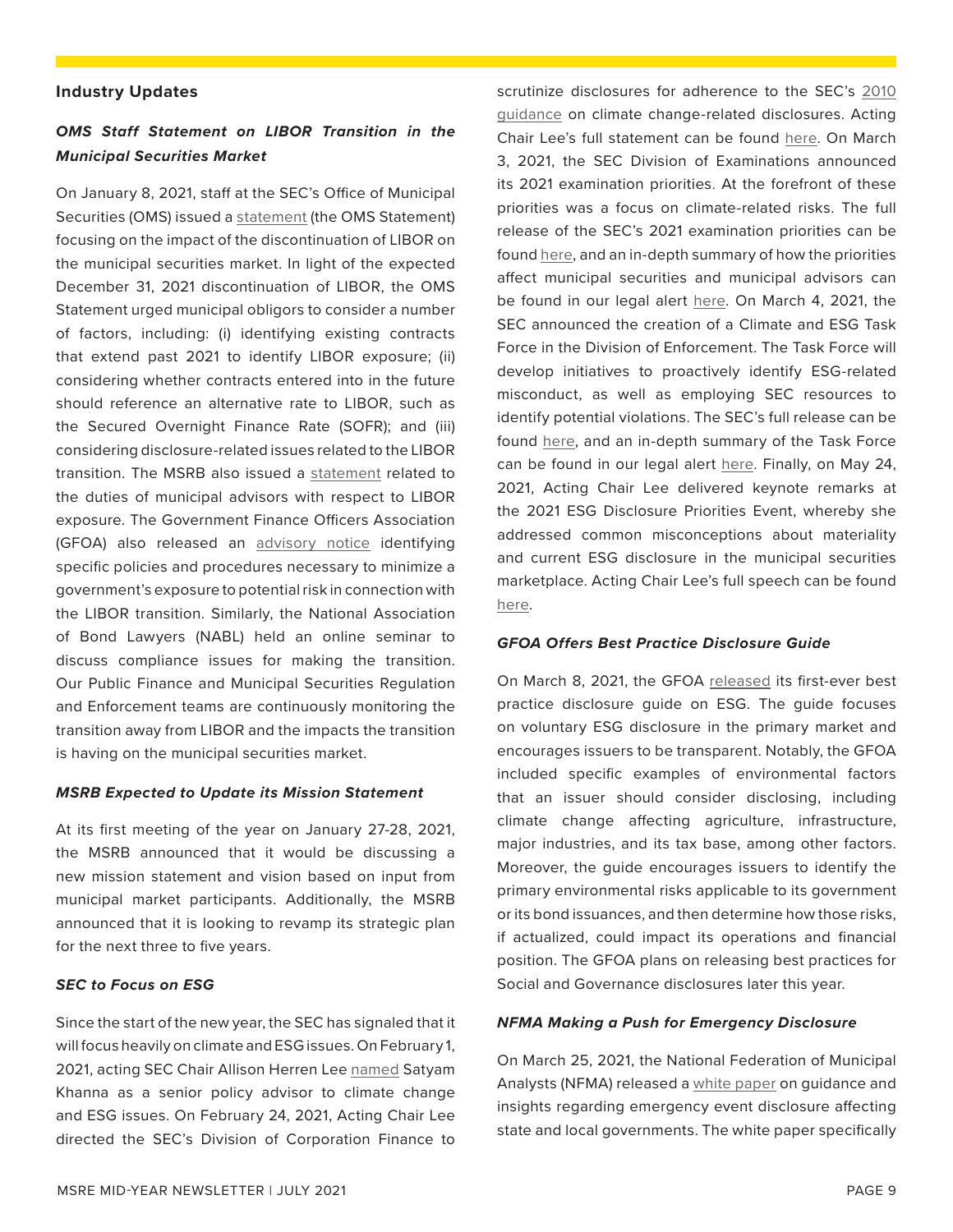provides guidance to state and local governments, other types of municipal issuers, and borrowers accessing funding in the municipal marketplace on disclosure items important to investors regarding the effects of the COVID-19 pandemic on municipal issuer credit quality and liquidity. In the white paper, the NFMA recommended disclosing numerous items, including: (i) disclosure of amended budgets as a result of COVID-19 effects; (ii) disclosure of material declines in occupancy/use of residential, commercial, or government buildings and/ or operations supporting municipal financings; and (iii) disclosure of cost-cutting and austerity measures, such as employee layoffs and/or employee furloughs. Comments to the white paper were due by April 30, 2021, and we are monitoring any supplemental releases from the NFMA on this matter.

#### *Fixed Income Legal and Compliance Roundtable*

On April 5, 2021, the BDA was joined by the SEC, FINRA, and MSRB for a Fixed Income Legal and Compliance Roundtable. Among the many topics discussed, those relating to the municipal securities market included: (i) an MSRB update on its work with FINRA and changes to supervisory Rule G-27; (ii) discussion of the MSRB's upcoming Retrospective Rule Review; (iii) discussion of the MSRB's plans to clarify the language of Rule G-10 dealing with investor and municipal advisory client education and protection, and (iv) the SEC's efforts to streamline its ESG-related materials with a new hyperlink on the SEC's homepage for all ESG and climate happenings ongoing at the SEC. Notably, OMS stated that it will continue to monitor ESG disclosure in the corporate disclosure space as a guide to what could potentially be discussed with municipal disclosures. OMS also noted the change by issuers in seeking guidance on COVID-19 disclosure instead of avoiding voluntary actions.

The BDA also hosted the Director of FINRA Enforcement to provide an update on FINRA enforcement actions. According to the Director, while formal actions decreased from 2015-2020, FINRA noted an increase in the last year, and the cases they bring are becoming more complicated than in the past. Additionally, there was a discussion of a FINRA action regarding MSRB Rule G-13, which requires certain published or distributed dealer quotations to represent bona fide bids or offers, and on which there is very little case law. FINRA noted that in situations where there is little precedent, they will look at new settlements or enforcement actions of an MSRB Rule that has not yet been broadly applied to try to determine if there is a common fact pattern.

#### *SIFMA Collaborating on Shortening Settlement Times*

On April 28, 2021, SIFMA [announced](https://www.sifma.org/resources/news/sifma-ici-and-dtcc-leading-effort-to-shorten-u-s-securities-settlement-cycle-to-t1-collaborating-with-the-industry-on-next-steps/) that it has joined forces with the Investment Company Institute (ICI) and the Depository Trust & Clearing Corporation (DTCC) on efforts to accelerate the U.S. securities settlement cycle from T+2 (two business days after a trade is executed) to T+1 (one business day after a trade is executed). In its [press](https://www.sifma.org/resources/news/a-shorter-settlement-cycle-t1-will-benefit-investors-and-market-participant-firms-by-reducing-systemic-and-operational-risks/) [release,](https://www.sifma.org/resources/news/a-shorter-settlement-cycle-t1-will-benefit-investors-and-market-participant-firms-by-reducing-systemic-and-operational-risks/) SIFMA argued that reducing the settlement cycle will create greater efficiencies in the market and further protect investors by helping to reduce systemic risk, operational risk, liquidity needs, buy-side counterparty exposure, broker-to-broker counterparty risk, and thereby also reduce margin requirements and collateral requirements for broker-dealers. SIFMA announced that it, along with the ICI and DTCC, hope to complete an indepth analysis by the end of Q3 2021, and then move on to developing a definitive time frame for moving to T+1.

#### **Conclusion**

The first half of 2021 saw increased municipal securities new issuance volume, and with it, an uptick in regulatory and enforcement activity compared to recent years. Congressional politics will likely play a role in how the regulatory and enforcement landscape unfolds in the second half of 2021, particularly in the area of climate change and other ESG disclosure.

With new Presidential Administration priorities, a new SEC Commissioner at the helm, changeover in the SEC's Division of Enforcement, and the COVID-19 pandemic winding down, it remains to be seen what priorities the SEC will continue to focus on in the second half of 2021. Until the COVID-19 pandemic passes, however, we expect that in the second half of 2021 the SEC will continue to focus on timely and meaningful disclosure, particularly as it relates to the continued impact of COVID-19 on the financial and operational conditions of issuers and obligated persons.